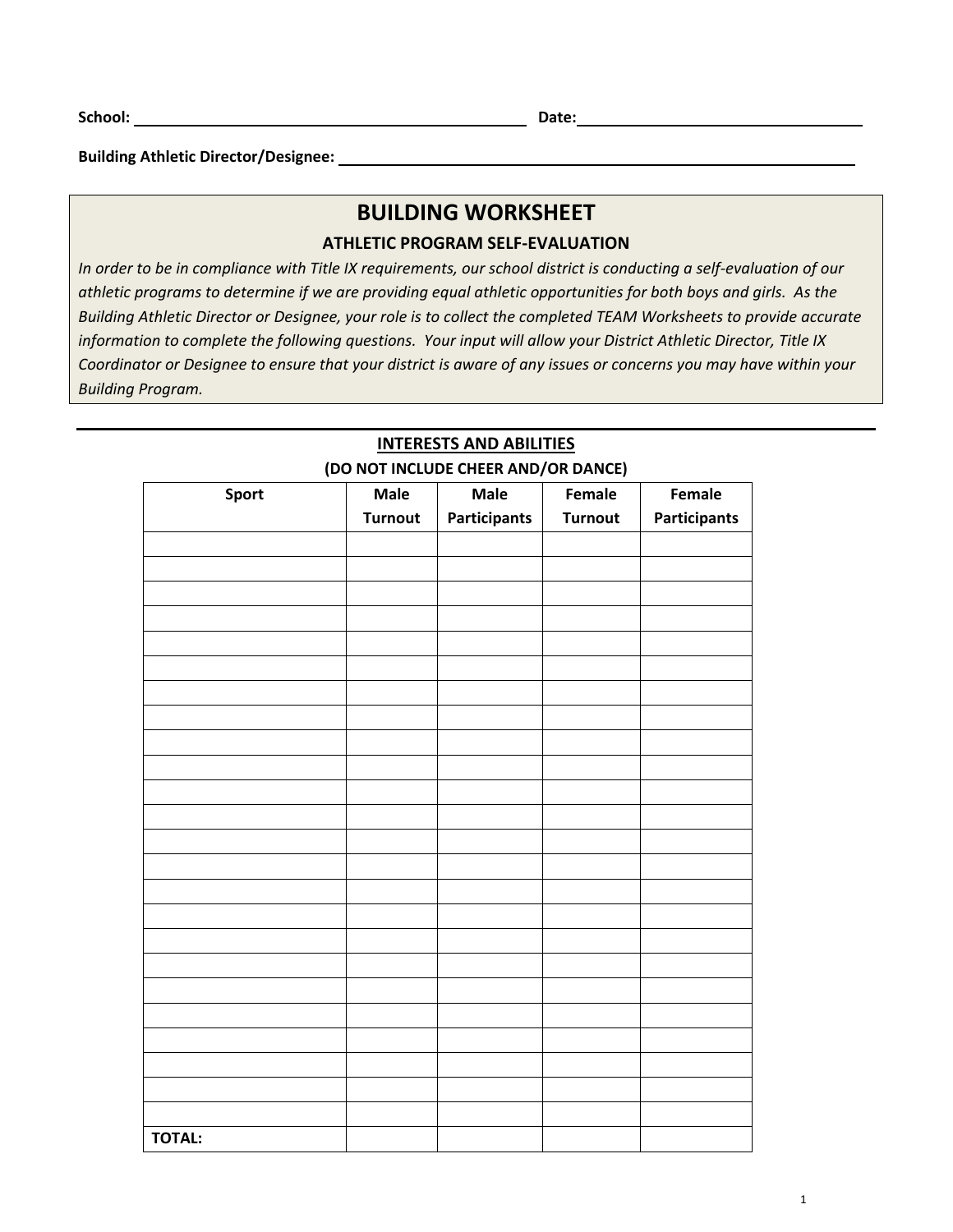- 1. Are the members of one sex underrepresented in your interscholastic athletic program? **No** 
	- ‐ If yes, explain
- 2. When did your school most recently conduct a survey of your students' athletic interests?
- 3. Is there sufficient interest to develop a new team or an additional squad for an existing team? | Yes | No
	- ‐ If yes, explain
- 4. Any additional information regarding Interests and Abilities?

#### **EQUIPMENT AND SUPPLIES**

- 1. Have you evaluated the comparability of equipment and supplies provided to the girls' and boys' teams? **No**
- 2. Does the evaluation of equipment consider the following five factors
	- a. Quality  $\Box$  Yes  $\Box$  No
	- b. Quantity  $\Box$  Yes  $\Box$  No
	- c. Suitability for the sport  $\Box$  Yes  $\Box$  No
	- d. Maintenance and replacement  $\Box$  Yes  $\Box$  No
	- e. Availability  $\Box$  Yes  $\Box$  No
- 3. Have you identified a difference between the equipment and supplies for the girls' and boys' programs? | Yes | No

If yes, explain

4. Any additional information about Equipment and Supplies?

#### **SCHEDULING OF GAMES AND PRACTICE TIMES**

- 1. Have you evaluated the comparability of game and practice times (including "prime time" and "premier" events) provided to the girls' and boys' teams?  $\Box$  Yes  $\Box$  No
- 2. Did the comparison of the scheduling of games and practice times identify any differences that favor teams made up of players of one sex?  $\Box$  Yes  $\Box$  No
	- ‐ If yes, explain
- 3. Any additional information about Scheduling of Games and Practice Times?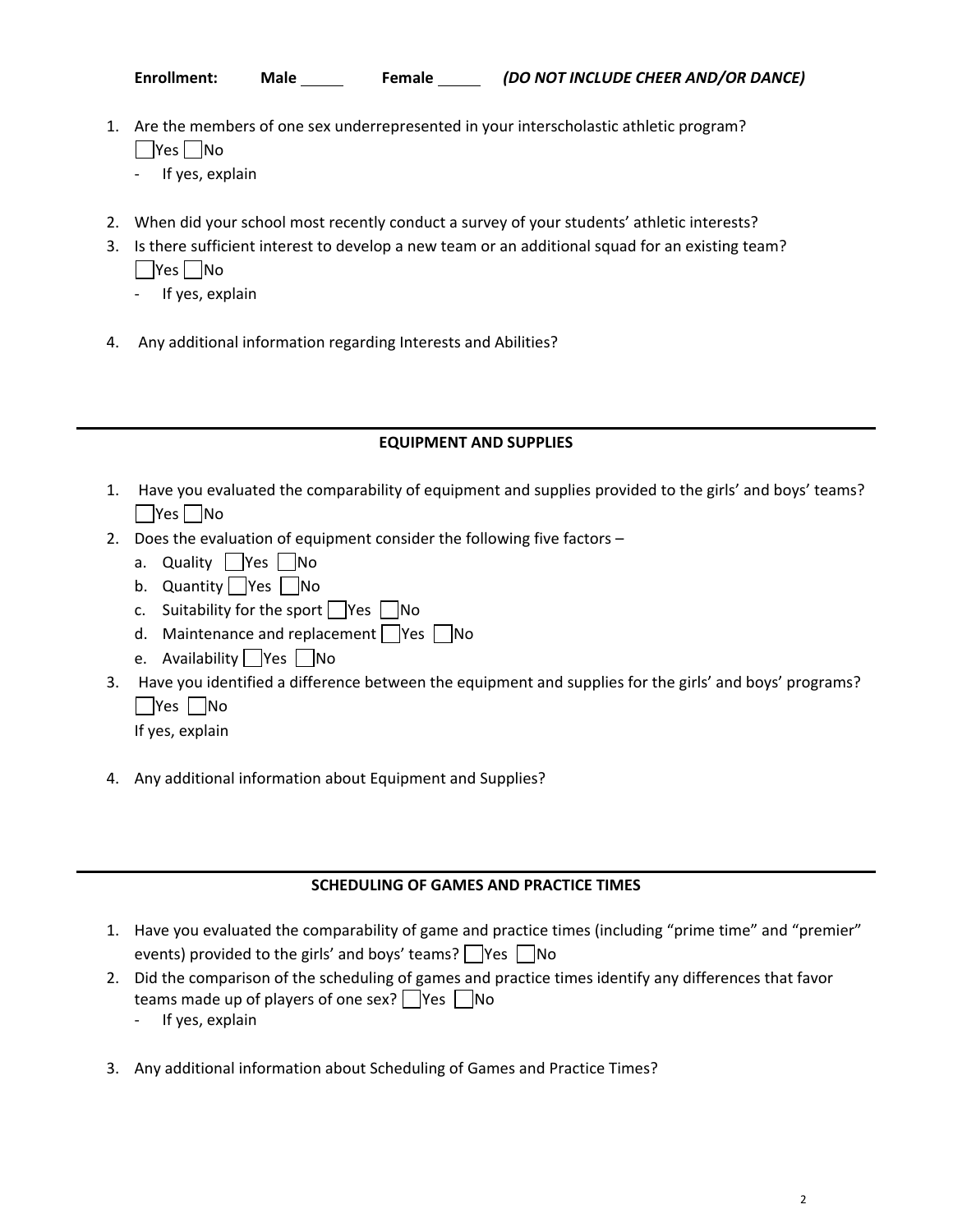#### **FACILITIES**

In this context, "Facilities" refers to a playing field, court, stadium, gym, pool, locker rooms, etc. "Competitive events" means games, meets, or matches involving teams from one or more other schools.

- 1. Have you evaluated the comparability of facilities (practice, competitive and locker rooms) provided to the girls' and boys' teams?  $\sqrt{\frac{1}{10}}$  Yes  $\sqrt{\frac{1}{10}}$  No
- 2. Did the comparison of facilities identify any differences that favor teams made up of players of one sex? | Yes | No
	- ‐ If yes, explain
- 3. Any additional information regarding Facilities?

## **COACHING**

- 1. Have you evaluated the comparability of coaches provided to the girls' and boys' teams in the following areas?
	- a. Rates of pay  $\Box$  Yes  $\Box$  No
	- b. Duration of contracts  $\sqrt{\frac{1}{10}}$  Yes  $\sqrt{\frac{1}{10}}$
	- c. Contract renewals  $\Box$  Yes  $\Box$  No
	- d. Nature of duties and responsibilities  $\Box$  Yes  $\Box$  No
	- e. Qualifications Yes No
- 2. Did the comparison of coaching identify any differences that favor teams made up of players of one sex? | Yes | No
	- ‐ If yes, explain
- 3. Coaches:

| 1. | Number of Male Coaches (including volunteers)                      |  |
|----|--------------------------------------------------------------------|--|
| 2. | Number of Female Coaches (including volunteers)                    |  |
| 3. | Number of Coaches provided for boys' teams (including volunteers)  |  |
| 4. | Number of Coaches provided for girls' teams (including volunteers) |  |
| 5. | Number of on-campus Coaches provided for boys' teams (including    |  |
|    | volunteers)                                                        |  |
| 6. | Number of on-campus Coaches provided for girls' teams (including   |  |
|    | volunteers)                                                        |  |
|    |                                                                    |  |

4. Any additional information about Coaching?

#### **PUBLICITY**

- 1. Have you evaluated the comparability of publicity and support given to girls' and boys' teams? | |Yes | |No
- 2. Did the comparison of publicity identify any differences that favor teams made up of players of one sex?  $\Box$ Yes  $\Box$ No
	- If yes, explain